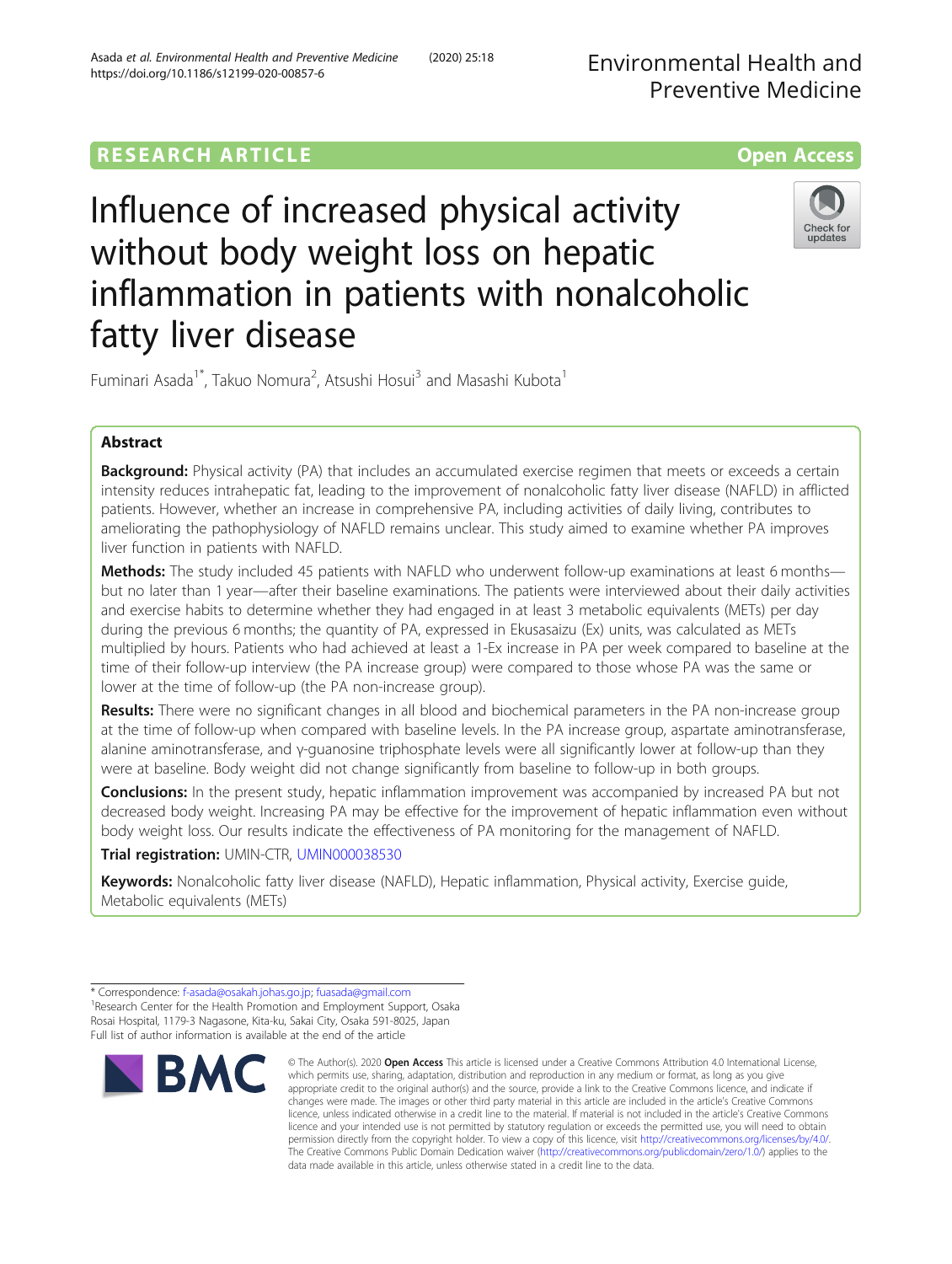## Background

Nonalcoholic fatty liver disease (NAFLD) is a condition in which fatty liver occurs in the absence of alcoholinduced liver failure or other liver diseases and is normally diagnosed via histology and imaging [[1\]](#page-6-0). NAFLD is observed in approximately 30% of all Japanese people and has a male predilection [\[2](#page-6-0)]. The survival rate of patients with NAFLD is lower than that of the general population [\[3](#page-6-0)], and the incidence of cardiovascular events is higher in the former than in the latter [\[4](#page-6-0)]. Most patients with NAFLD have an underlying condition such as obesity, diabetes, dyslipidemia, or hypertension. Weight gain, high aspartate aminotransferase (AST) and alanine aminotransferase (ALT) levels, low platelet counts, and high adipose tissue mass promote liver fibrosis [\[5](#page-6-0)]. Because physical activity (PA) improves obesity, blood glucose levels, and lipid concentrations while decreasing blood pressure [\[6](#page-6-0)], it is considered effective for managing NAFLD. A systematic review by Smart et al. revealed that exercise training improves cardiopulmonary function by decreasing intrahepatic fat and free fatty acid levels [[7\]](#page-6-0). Purposely increasing PA to attain a certain minimum intensity may improve NAFLD by reducing intrahepatic fat. However, whether an increased comprehensive PA regimen comprising exercise and more vigorous daily activity affects the long-term pathophysiology of NAFLD remains unclear.

Obesity is the most important underlying etiology of NAFLD; in fact, visceral fat thickness is positively correlated with NAFLD severity [\[8](#page-6-0)]. As such, this study aimed to investigate the effect of PA on liver function in patients with NAFLD, with a focus on obesity.

## Methods

The study included 154 patients aged 20–85 years who attended the outpatient clinic of the Department of Gastroenterology, Osaka Rosai Hospital; could independently perform activities of daily living; and were given no exercise restrictions by their doctors. Patients were excluded from enrollment in this study if they tested positive for hepatitis virus infection, had a history of alcohol consumption  $(> 20 \frac{g}{day})$ , had difficulty performing exercise (owing to, for example, joint pain, kidney dysfunction, or heart disease), or had an underlying mental disorder. Each patient was provided an explanation of the study's aim before providing written informed consent to participate and undergo the necessary baseline measurements. Among 108 patients diagnosed with NAFLD or nonalcoholic steatohepatitis (NASH) between March 2013 and December 2018 according to the diagnostic criteria issued by the Japanese Society of Gastroenterology [\[1](#page-6-0)], 45 who underwent follow-up examination at least 6 months after baseline—but no more than 1 year after—were examined. NAFLD was confirmed if diagnostic imaging revealed fatty degeneration of the liver in patients with no significant drinking history (i.e., an ethanol intake equivalent of less than 30 g/day and 20 g/day for men and women, respectively) and in whom viral liver disease was ruled out. A histological diagnosis of NASH was made when liver biopsy specimens fell into 1 of the following 2 clinicopathological categories [\[9\]](#page-6-0): (1) fatty change (regardless of severity) in hepatocytes combined with centrilobular ballooning and Mallory-Denk bodies or (2) fatty change in hepatocytes combined with centrilobular pericellular/perisinusoidal fibrosis or bridging fibrosis.

Data from hematological and biochemical examinations of blood samples drawn during outpatient clinic visits were used as the baseline. For body composition, limb muscle mass was determined using a composition analyzer (InBody720; Biospace Corp., Seoul, South Korea) [\[10\]](#page-6-0) to calculate the skeletal mass index (limb muscle mass/height<sup>2</sup>). Waist circumference was directly measured at the level of the navel according to the method proposed by the Japanese Society for the Study of Obesity  $[11]$ . The same physical therapists were responsible for evaluating PA, physical function, and body composition, as well as for interviewing the patients about their diets and lifestyles. At that time, guidance to increase PA was provided based on the Exercise and Physical Activity Guide for Health Promotion 2006 (Exercise Guide 2006) issued by the Ministry of Health, Labour, and Welfare of Japan [\[12\]](#page-6-0). Each patient was asked to set their own goal for the quantum of physical activity, in consideration of their exercise habits. Then, the participant was informed of the extent of fat reduction that was possible by increasing physical activity for 6 months in accordance with an individualized plan (e.g., if a person with a weight of 70 kg walks briskly for 15 min every day for a period of 6 months, the increased caloric expenditure would theoretically lead to a fat reduction of approximately 1.8 kg).

This study was approved by the Research Ethics Committee of Osaka Rosai Hospital (approval number: 20130215) and is registered in the UMIN Clinical Trials Registry (UMIN000038530).

## Evaluation of PA and physical function

Each subject was interviewed to ascertain his or her successful engagement in moderate exercise and daily activities of 3 metabolic equivalents (METs) or higher during the previous 6 months according to the Exercise Guide 2006, and the Ekusasaizu (Ex) unit of quantity, which is calculated as METs  $\times$  hours, was obtained [[13\]](#page-6-0). Regular exercise was defined as that which was performed at least twice weekly for 30 min using the transtheoretical model [\[14](#page-6-0)].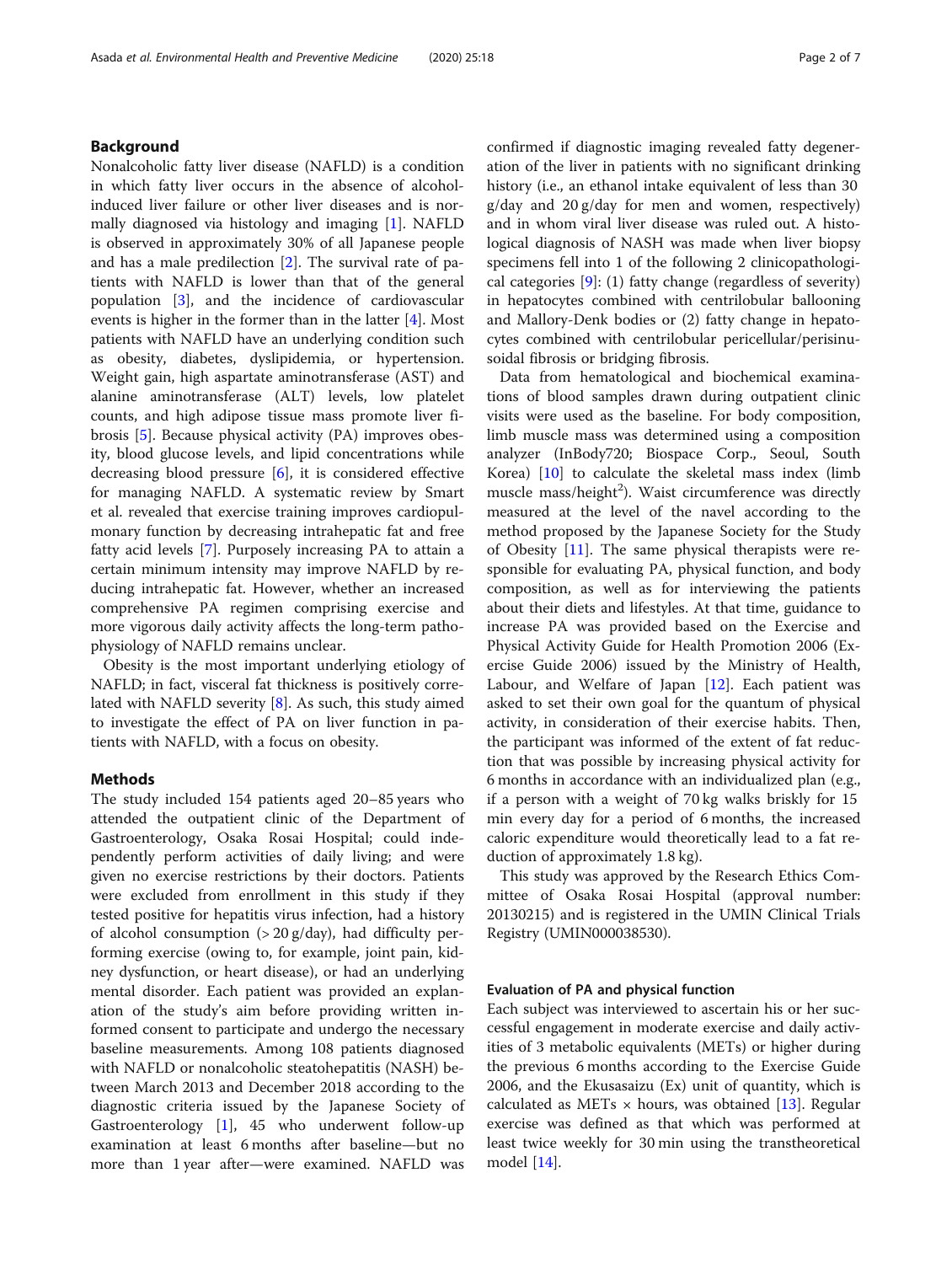<span id="page-2-0"></span>Knee extension force (KEF), which is the isometric muscle force of the lower limbs at 90° of knee flexion, was determined using a handheld dynamometer with a fixing belt (μTas F-01; Anima Corp., Tokyo, Japan) [\[15](#page-6-0)]. The maximum KEF values of the right and left knees were averaged and normalized by body weight to obtain body weight rates (%) (KEF/ body weight  $\times$  100). In the 30-s chair-stand test, subjects were observed for how many times they could repeat standing up from a 40-cm-high chair and sitting back down during a 30-s period while their arms were crossed over their chests [\[16](#page-6-0)].

## Evaluation of habitual behaviors

Data on eating behavior were obtained through individual interviews inquiring about diet during the preceding week using the recall method. Patients with a 20% higher or lower energy intake than that designated by the physician in charge (considered deviated calorie intake) were identified. The energy intake designated by the doctor was calculated with reference to light exertion (25–29 kcal/kg standard body weight), moderate exertion (30– 34 kcal/kg standard body weight), and heavy exertion ( $\geq$ 35 kcal/kg standard body weight).

In terms of smoking habits, subjects who were daily or occasional smokers were considered present smokers,

whereas those who never smoked or had not smoked during the previous 6 months were considered nonsmokers.

## Statistical analysis

Patients whose weekly PA was at least 1 Ex greater at follow-up than it was at baseline were classified into the "PA increase" group and were compared with those who had an unchanged or decreased PA (the PA nonincrease group). Qualitative variables of these groups at baseline were compared using the chi-square test, whereas quantitative variables were compared using the independent  $t$  test or the Mann–Whitney  $U$  test based on the Shapiro–Wilk test for normally distributed data. Qualitative variables at baseline and follow-up in each group were compared using the chi-square test, whereas quantitative variables were compared using the paired  $t$ test or the Wilcoxon signed-rank test based on the Shapiro–Wilk test for normally distributed data. Parameters that differed significantly between the groups were analyzed for their interactions by 2-factor repeated measures analysis of variance.

Stepwise multiple regression analysis was used to determine the amount of PA change corresponding to the amount of body weight change, and eating behavior (calorie intake as directed, 1; deviated calorie intake, 2),

| Table 1 Baseline characteristics of patients with nonalcoholic fatty liver disease grouped by physical activity |  |
|-----------------------------------------------------------------------------------------------------------------|--|
|-----------------------------------------------------------------------------------------------------------------|--|

| Parameters                              | Units             | Patients with no increased PA | Patients with increased PA | $P$ value |
|-----------------------------------------|-------------------|-------------------------------|----------------------------|-----------|
| NAFLD/NASH                              | $\sqrt{n}$        | 7/13                          | 14/11                      | 0.231     |
| Type 2 diabetes                         | Presence (%)      | 6(30)                         | 4(17)                      | 0.472     |
| Sex                                     | Male/female       | 10/10                         | 11/14                      | 0.769     |
| Age                                     | years             | $61.8 \pm 2.5$                | $56.5 \pm 2.6$             | 0.281     |
| Body mass index                         | kg/m <sup>2</sup> | $25.9 \pm 1.1$                | $26.6 \pm 0.7$             | 0.217     |
| Body mass index $\geq$ 25               | n(%)              | 9(45)                         | 15(60)                     | 0.377     |
| Waist circumference                     | cm                | $89.0 \pm 2.8$                | $89.9 \pm 2.3$             | 0.392     |
| Skeletal mass index                     | kg/m <sup>2</sup> | $7.0 \pm 0.2$                 | $7.1 \pm 0.2$              | 0.915     |
| Physical activity and physical function |                   |                               |                            |           |
| PA for daily activities                 | Ex/week           | $4.6 \pm 0.5$                 | $3.6 \pm 0.3$              | 0.189     |
| PA for exercise                         | Ex/week           | $4.4 \pm 1.1$                 | $3.3 \pm 0.9$              | 0.505     |
| Total amount of PA                      | Ex/week           | $9.1 \pm 1.2$                 | $7.0 \pm 1.0$              | 0.190     |
| Regular exercise habits                 | Presence (%)      | 11(55)                        | 12 (48)                    | 0.767     |
| Knee extension force                    | kgf               | $32.7 \pm 2.2$                | $36.0 \pm 3.2$             | 0.429     |
| %Knee extension force                   | %                 | $49.2 \pm 3.2$                | $50.3 \pm 2.8$             | 0.810     |
| CS30 test                               | $\eta$            | $21.8 \pm 1.1$                | $23.5 \pm 1.1$             | 0.307     |
| Habitual behaviors                      |                   |                               |                            |           |
| Deviated eating behavior                | n(%)              | 19 (76)                       | 15(75)                     | 1.000     |
| Current smoking habits                  | Presence (%)      | 2(18)                         | 5(20)                      | 0.437     |

Data are presented as  $n$  (%) or mean  $\pm$  standard error

NAFLD nonalcoholic fatty liver disease, NASH nonalcoholic steatohepatitis, PA physical activity, CS30 30-s chair-stand test, Ex Ekusasaizu, metabolic equivalent × hour (unit of quantity)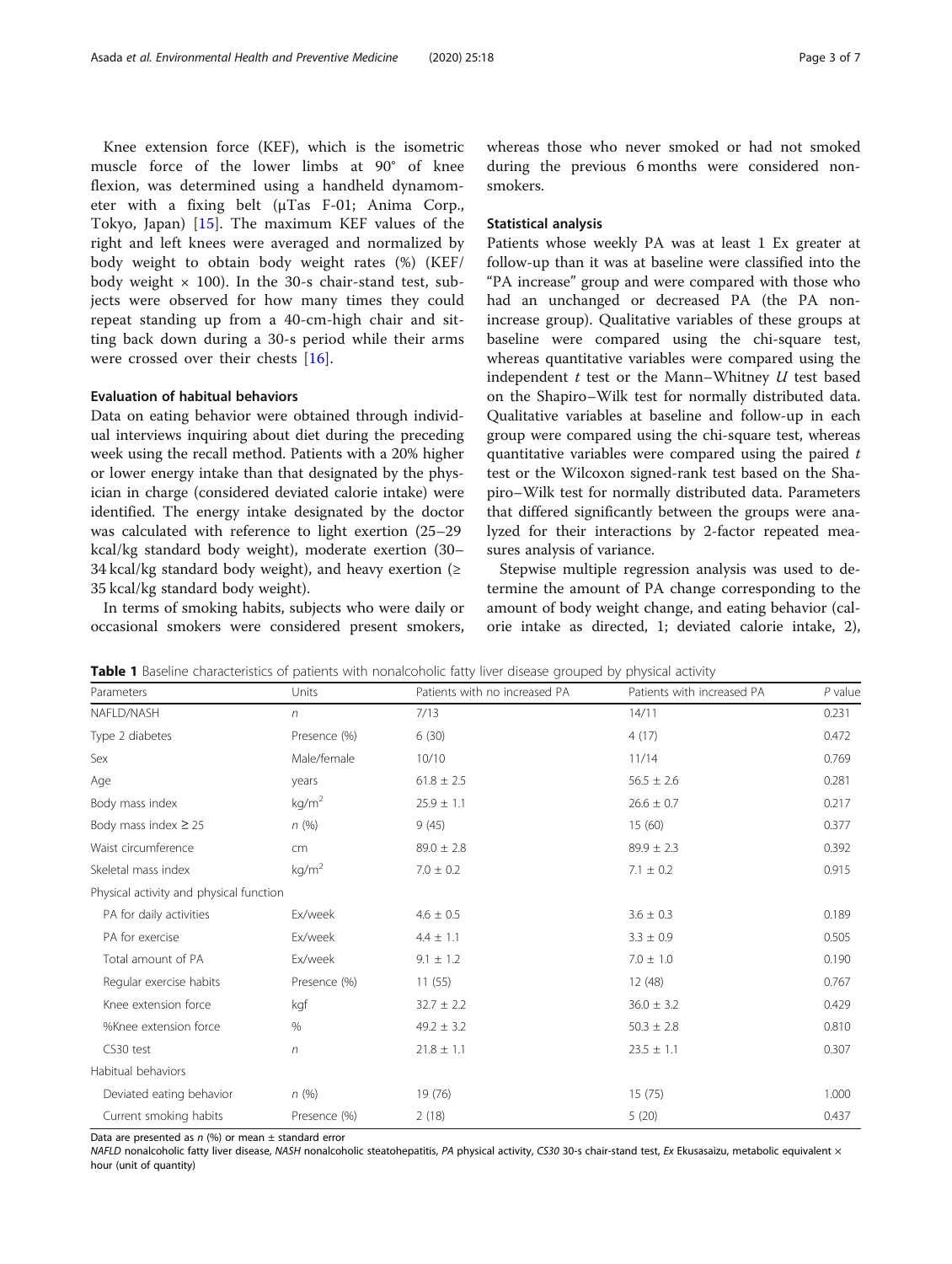<span id="page-3-0"></span>diabetes mellitus (absent, 0; present, 1), and smoking habits (absent, 0; present, 1) were included as covariates. Model 1 included the eating behavior at baseline while model 2 included that at follow-up. Diabetes mellitus and smoking habits were included in both analytic models. SPSS version 24 (IBM Corp., Armonk, NY, USA) was used for statistical analysis; the significance level was set at 5%.

## Results

The mean periods between baseline and follow-up were 295.3 ± 94.6 and 280.8 ± 96.1 days in the PA nonincrease and PA increase groups, respectively, indicating no significant difference. The following data were shown as the mean value and standard error.

The total Ex value at follow-up in the PA non-increase group was  $6.52 \pm 1.0$  Ex (3.57  $\pm$  0.60 Ex for daily activities and  $3.68 \pm 0.95$  Ex for exercise), showing a significant decrease from baseline ( $P < 0.001$ ). In contrast, the total Ex value at follow-up in the PA increase group was  $13.18 \pm 1.5$ Ex (4.30  $\pm$  0.46 Ex for daily activities and 9.08  $\pm$  1.71 Ex for exercise), showing a significant increase over the baseline value ( $P < 0.001$ ). There were no significant intergroup differences with respect to patient characteristics (Table [1](#page-2-0)). Regarding eating behavior, none of the patients in either group had a caloric intake less than the designated level at baseline or follow-up; all patients with deviation had exceeded the designated caloric intake. Fourteen (70%) and 19 (76%) patients had deviated eating behaviors at followup in the PA non-increase and PA increase groups, respectively, indicating no significant difference from baseline in

Table 2 Differences in clinical parameters in patients with or without increased physical activity

| Parameters                    | Units       | Baseline period   | Follow-up period | $P$ value |
|-------------------------------|-------------|-------------------|------------------|-----------|
| Patients without increased PA |             |                   |                  |           |
| Body weight                   | kg          | $67.7 \pm 3.8$    | $68.3 \pm 4.1$   |           |
| Aspartic aminotransferase     | IUI/L       | $41.9 \pm 3.9$    | $37.6 \pm 3.4$   | 0.238     |
| Alanine transaminase          | IUI/L       | $59.2 \pm 8.5$    | $47.0 \pm 5.8$   | 0.067     |
| Platelets                     | $10^9$ /L   | $210.6 \pm 16.8$  | $203.1 \pm 16.8$ | 0.629     |
| FIB-4 index                   |             | $2.10 \pm 0.28$   | $2.24 \pm 0.36$  | 0.459     |
| FIB-4 index $\geq$ 2.67       | n(%)        | 7(35)             | 5(25)            | 0.731     |
| γ-Glutamyltransferase         | IUI/L       | $77.4 \pm 15.8$   | $58.3 \pm 9.0$   | 0.054     |
| Lactate dehydrogenase         | IUI/L       | $209.6 \pm 11.7$  | $202.4 \pm 8.2$  | 0.279     |
| Alkaline phosphatase          | IUI/L       | $269.1 \pm 20.6$  | $269.8 \pm 24.7$ | 0.944     |
| Total bilirubin               | mg/dL       | $0.66 \pm 0.06$   | $0.73 \pm 0.06$  | 0.360     |
| Total cholesterol             | mg/dL       | $190.0 \pm 7.6$   | $191.8 \pm 8.3$  | 0.716     |
| Triglycerides                 | mg/dL       | $146.7 \pm 18.1$  | $179.3 \pm 25.6$ | 0.136     |
| Albumin/globulin ratio        |             | $1.48 \pm 0.04$   | $1.46 \pm 0.04$  | 0.526     |
| Patients with increased PA    |             |                   |                  |           |
| Body weight                   | kg          | $69.5 \pm 3.3$    | $67.8 \pm 3.3$   | 0.104     |
| Aspartic aminotransferase     | IUI/L       | $61.4 \pm 7.8$    | $37.5 \pm 3.0$   | 0.004     |
| Alanine transaminase          | IUI/L       | $95.3 \pm 10.8^*$ | $49.5 \pm 5.9$   | < 0.001   |
| Platelets                     | $10^{9}$ /L | $227.8 \pm 12.8$  | $231.6 \pm 12.8$ | 0.584     |
| FIB-4 index                   |             | $1.77 \pm 0.24$   | $1.56 \pm 0.20$  | 0.187     |
| FIB-4 index $\geq$ 2.67       | n(%)        | 5(20)             | 4(16)            | 1.000     |
| γ-Glutamyltransferase         | IUI/L       | $89.1 \pm 19.3$   | $60.0 \pm 11.5$  | 0.015     |
| Lactate dehydrogenase         | IUI/L       | $201.0 \pm 7.5$   | $194.4 \pm 7.6$  | 0.188     |
| Alkaline phosphatase          | IUI/L       | $301.1 \pm 33.6$  | $284.9 \pm 35.3$ | 0.651     |
| Total bilirubin               | mg/dL       | $1.17 \pm 0.32$   | $0.93 \pm 0.11$  | 0.373     |
| Total cholesterol             | mg/dL       | $207.3 \pm 9.1$   | $205.9 \pm 8.9$  | 0.594     |
| Triglycerides                 | mg/dL       | $186.7 \pm 25.9$  | $166.4 \pm 31.8$ | 0.292     |
| Albumin/globulin ratio        |             | $1.35 \pm 0.05$   | $1.39 \pm 0.06$  | 0.268     |

Data are presented as  $n$  (%) or mean  $\pm$  standard error

FIB-4 fibrosis-4, PA physical activity

\*P < 0.05, comparison between patients without increased PA and patients with increased PA during the baseline period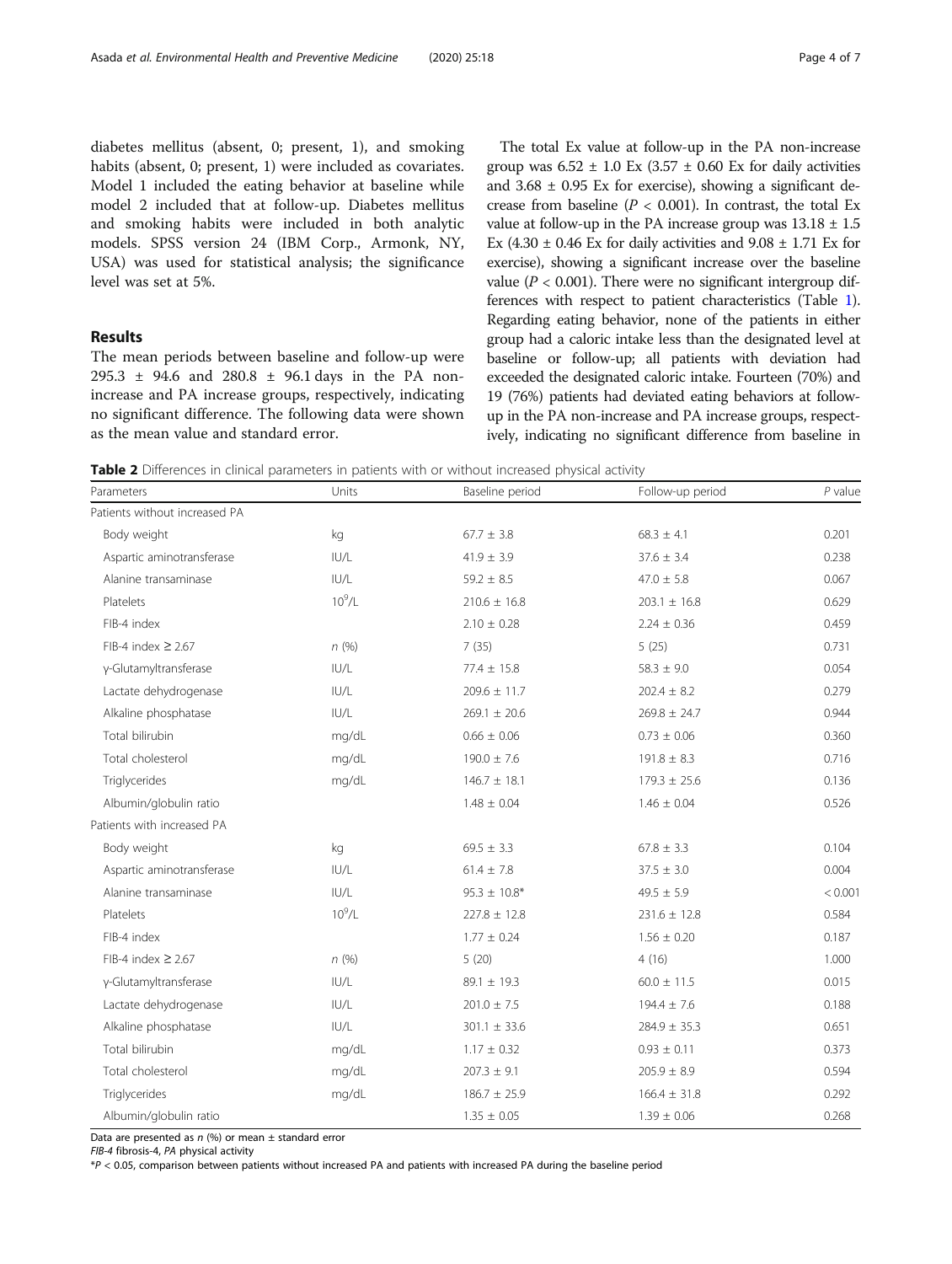either group. Furthermore, there was no intergroup difference at follow-up; there was no significant change in smoking habits between baseline and follow-up.

There were no significant changes in any blood or biochemical parameters measured at the time of follow-up when compared to baseline measurements in the PA non-increase group (Table [2\)](#page-3-0). Conversely, there was a significant decrease in AST, ALT, and γ-guanosine triphosphate (γ-GTP) levels at follow-up in the PA increase group when compared to baseline. These results indicated a significant decrease in AST, ALT, and  $\gamma$ -GTP levels in both groups at follow-up as well as a tendency for AST, ALT, and γ-GTP to interact, although not significantly, in both groups ( $F = 2.287$ ,  $P = 0.103$ ;  $F = 0.103$  $= 3.909, P = 0.055; F = 0.117, P = 0.734$ , respectively) (Fig. 1). In stepwise multiple regression analysis, an increased PA was identified as a significant independent explanatory variable concerning the change in body weight in both analytic models (Table [3\)](#page-5-0).

## **Discussion**

In this study, patients with NAFLD were followed up for at least 6 months, but less than 1 year, and the specific parameters of individuals who engaged in increased PA were compared with those who did not

undertake increased PA to investigate the effect of increased PA on liver function.

In a study of obese individuals, exercise therapy alone for over 12 weeks, but without dietary changes, reduced hepatic lipid levels despite no decrease in body weight [[17](#page-6-0)]. Aerobic and resistive exercises improve blood glucose control, thereby improving insulin resistance and lipid metabolism. Therefore, such exercises are an established basic treatment for type 2 diabetes mellitus [[18](#page-6-0)], although it may be difficult to maintain these exercise habits. In our previous study of 1442 patients with type 2 diabetes aged 30–87 years, only 26.9% exercised regularly [[19](#page-6-0)]. It is also apparent that the level of daily activities is a major determinant of the differences in body weights between obese and non-obese individuals [[20](#page-6-0)]; hence, exercise or daily activities may effectively manage NAFLD. There was a significant relation between the change in body weight and PA by the multivariate analysis in this study; however, the body weight did not significantly decrease by the univariate analysis in each group. Our study did not use a uniform exercise program, and PA intensity and duration varied among patients in the PA increase group. Increasing PA is important but not equivalent to performing a regular exercise for the improvement of hepatic inflammation without weight loss.



activity non-increase groups. Two-factor repeated measures analysis of variance. The green line indicates patients with increased physical activity (PA), whereas the blue line indicates patients without increased PA. The error bar presents the standard error in both groups. There was no significant effect of interaction in all laboratory findings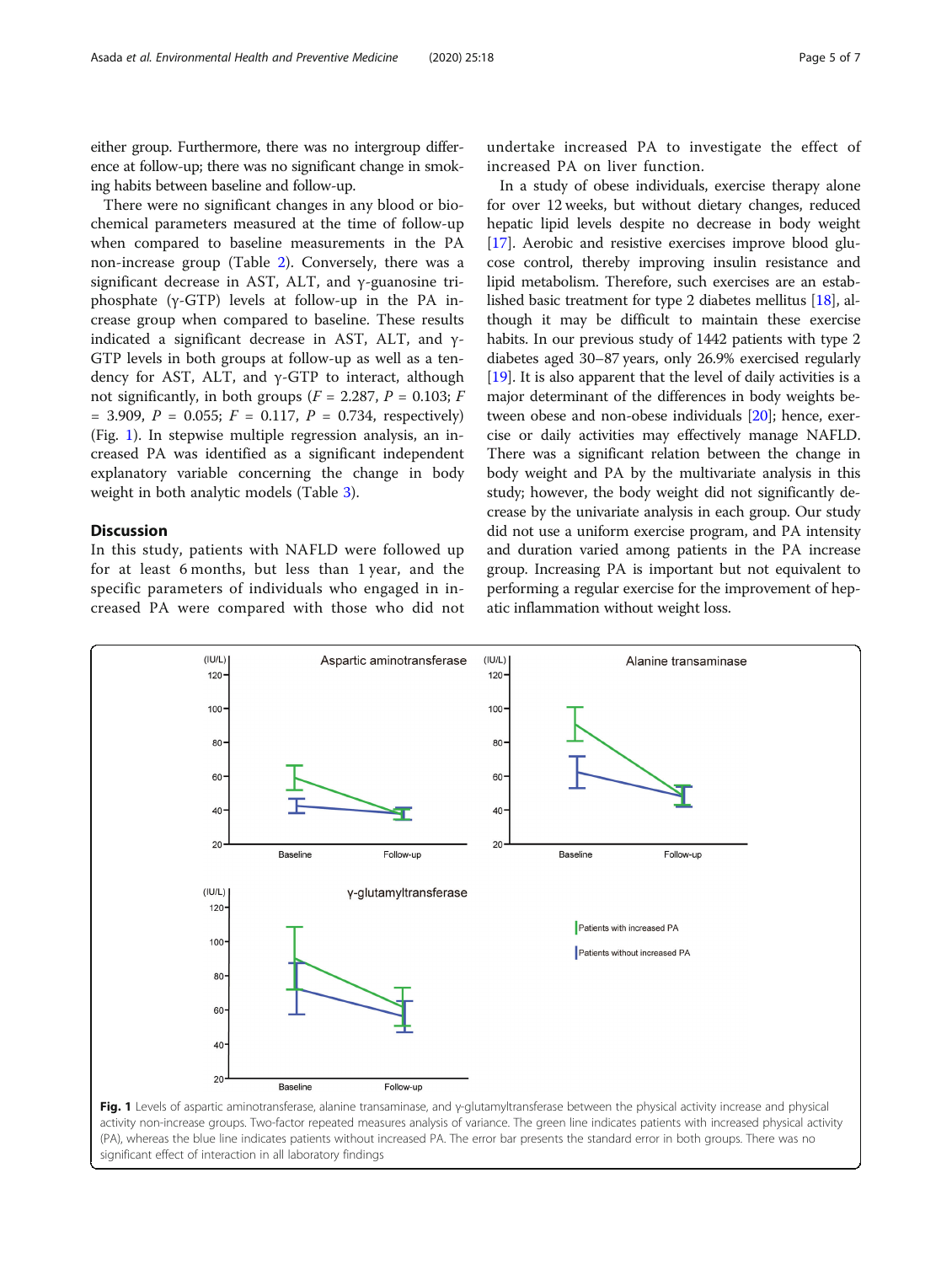| Explanatory variable         | β        | t value  | $P$ value | VIF   |
|------------------------------|----------|----------|-----------|-------|
| Model 1                      |          |          |           |       |
| Change in total amount of PA | $-0.390$ | $-2.622$ | 0.012     | 1.046 |
| Baseline eating behavior     | 0.009    | 0.057    | 0.954     | 1.076 |
| Presence of diabetes         | 0.111    | 0.750    | 0.458     | 1.037 |
| Smoking habits               | 0.116    | 0.759    | 0.452     | 1.101 |
| Model 2                      |          |          |           |       |
| Change in total amount of PA | $-0.398$ | $-2717$  | 0010      | 1.048 |
| Follow-up eating behavior    | 0.157    | 1.078    | 0.288     | 1.030 |
| Presence of diabetes         | 0.095    | 0.647    | 0.521     | 1.042 |
| Smoking habits               | 0.098    | 0.669    | 0507      | 1 044 |

<span id="page-5-0"></span>Table 3 Stepwise multiple regression analysis using body weight change as the objective variable

VIF variance inflation factor, PA physical activity

The "Specific Health Checkups" of Japan focus on metabolic syndrome and aim to prevent lifestyle-related diseases in 40–74-year-old individuals while guiding persons at high risk of developing such diseases [[21\]](#page-6-0). The Specific Health Guidance is implemented with the aim of maintaining increased PA rather than confining exercise to a specific time frame during the day per the Exercise Guide 2006 [[22\]](#page-6-0). In our study, an increase in nonstandardized PA did not lead to body weight loss but improved hepatic inflammation, indicating the effectiveness of the Exercise Guide 2006 in the management of NAFLD. Interestingly, univariate analysis revealed a significant association between the decrease in laboratory findings reflecting hepatic inflammation, and the increase in PA; however, multivariate analyses revealed no significant interactions between each group. Attention should be paid for a better understanding of these results based on statistical analysis.

This study had several limitations. First, PA was evaluated in terms of the Ex value, and patients who had increased their PA by at least 1 Ex at follow-up relative to that at baseline were classified into the PA increase group. Although the mean increase was 6 Ex, the degree of effective increase in Ex remains unclear. In addition, patients were followed up for at least 6 months, and as a result, the end points in both groups were not unified. These differences may have resulted in endpoint variability. Second, the AST, ALT, and γ-guanosine triphosphate (γ-GTP) levels significantly decreased at follow-up in the PA increase group when compared to those at baseline. However, baseline ALT values were significantly higher in the PA increase group than in the PA non-increase group, and this may have influenced our results. Third, PA was evaluated according to the Exercise Guide 2016; therefore, it is unclear whether the actual exercises or the daily activities were responsible for greater body weight loss and improved hepatic inflammation. Furthermore, the evaluation and teaching methods based on the Exercise Guide 2006 were subjective. Therefore, it may be necessary to objectively quantify PA with a smart device. Fourth, the methodology of our study did not allow us to determine whether diet exerted an independent or synergistic effect on improving hepatic inflammation and body weight loss. Moreover, eating behaviors were evaluated based on the energy intake data from the previous week at both baseline and follow-up, as designated by the physician in charge. Therefore, the effects of eating behaviors during the period between baseline and follow-up are uncertain. Fifth, the study design prevented the evaluation of any synergistic effects of PA and diet. Further investigations are necessary to address these remaining issues.

## Conclusions

We noted significant improvements in ALT, AST, and γ-GTP levels in the PA increase group, which comprised subjects with increased PA by a mean of 6 Ex at followup compared to baseline. In contrast, while there were non-significant improvements in the blood and biochemical parameter measurements of the PA nonincrease group, these differences were not as high as those observed in the PA increase group. Our data indicated that increased PA improves hepatic inflammation but does not decrease body weight in patients with NAFLD. Increasing PA may be effective for the improvement of hepatic inflammation without decreasing body weight. PA monitoring is important for the management of NAFLD.

#### Abbreviations

ALT: Alanine aminotransferase; AST: Aspartate aminotransferase; Ex: Ekusasaizu (unit); KEF: Knee extension force; MET: Metabolic equivalent; NAFLD: Nonalcoholic fatty liver disease; NASH: Nonalcoholic steatohepatitis; PA: Physical activity; γ-GTP: γ-Guanosine triphosphate

#### Acknowledgements

We extend our sincere gratitude to all of the patients who cooperated with our study. We would like to thank Editage [\(www.editage.com\)](http://www.editage.com) for the English language editing.

#### Authors' contributions

FA, TN, AH, and MK contributed to the study conception and design. FA and TN performed the material preparation, data collection, and analysis. TN wrote the first draft of the manuscript. All authors commented on the subsequent versions. All authors read and approved the final manuscript.

#### Funding

This study was supported by grants-in-aid from the Japan Organization of Occupational Health and Safety.

#### Availability of data and materials

The datasets supporting the conclusions of this article are available from the corresponding author upon reasonable request.

#### Ethics approval and consent to participate

The Research Ethics Committee of Osaka Rosai Hospital approved the study (approval number: 20130215). The patients provided written informed consent for inclusion in the study.